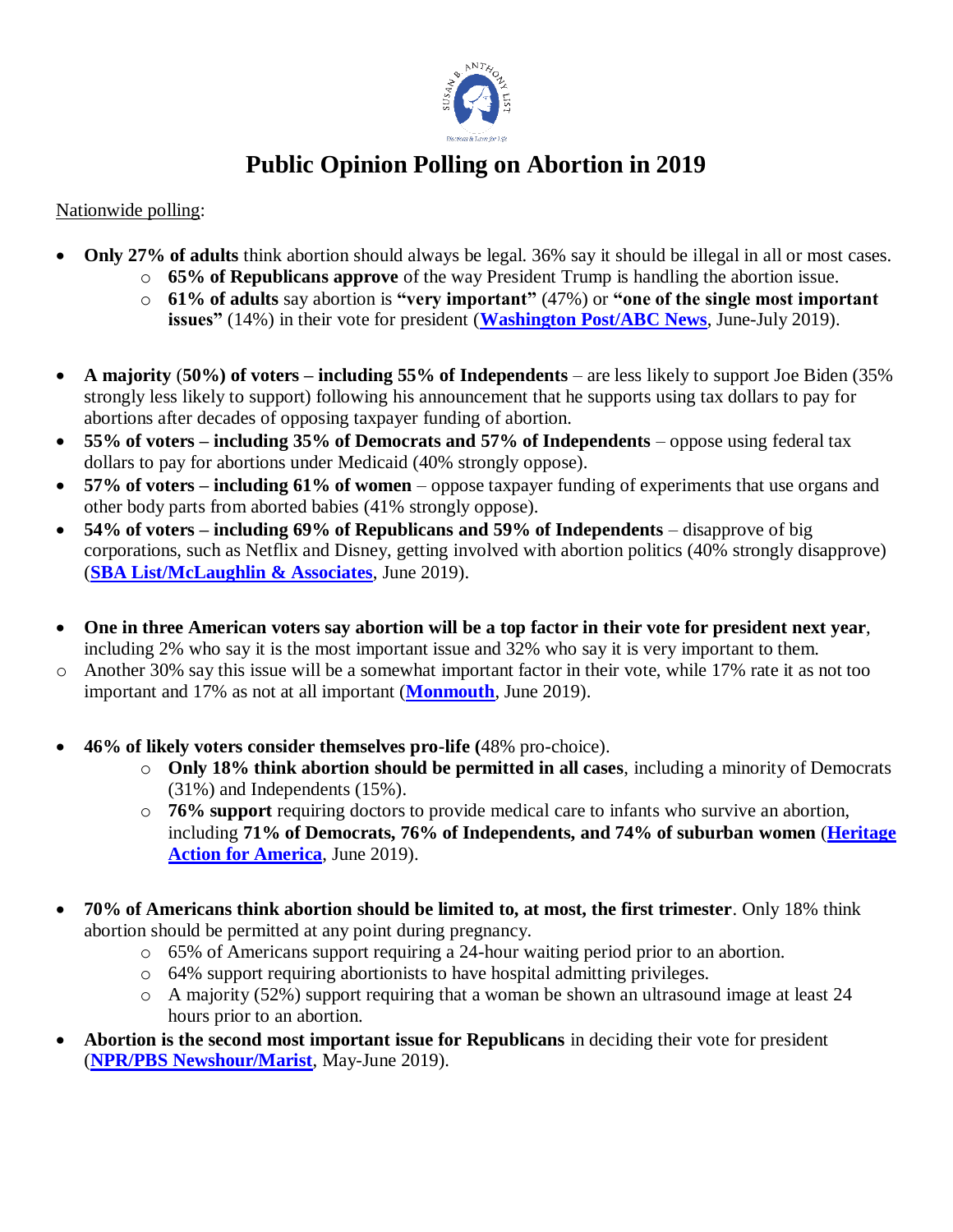- **The majority (52%) of Americans say abortion should always be illegal (18%) or legal only in a few circumstances (48%).**
- 30% of Americans say they would only vote for a candidate for major office who shares their views on abortion (**[CNN-SSRS](http://cdn.cnn.com/cnn/2019/images/06/05/rel7d.-.abortion.pdf)**, May 2019).
- **53% of Independents and 32% of Democrats** think abortion should be limited or not permitted at all.
	- o "Men and women overall hold similar views on what should happen with *Roe v. Wade*" (**[CBS](https://www.cbsnews.com/news/majority-of-americans-dont-want-roe-v-wade-overturned-cbs-news-poll-finds/)  [News/SSRS](https://www.cbsnews.com/news/majority-of-americans-dont-want-roe-v-wade-overturned-cbs-news-poll-finds/)**, May 2019).
- **Only 8% of Americans** said abortions should be permitted up until the third trimester, and only 6% said abortion should be allowed up until birth (**[Harvard CAPS/Harris](https://thehill.com/policy/healthcare/446367-poll-nearly-half-of-americans-say-supreme-court-should-uphold-roe-v-wade)**, May 2019).
- **53% of U.S. adults** believe abortion should be legal "only under certain circumstances"; **21% think it should be completely illegal**; and **only 25% favor no limits**.
	- o Of those who said only under certain circumstances, **39% said "only a few"** (13% said "most circumstances").
- **By nearly a 10-point margin, self-identified pro-life adults are more likely** (35%) than self-identified pro-choice adults (26%) to say they will only vote for a candidate for major office who shares their views on abortion.
- **49% of Americans identify as pro-life**, versus 46% who identify as pro-choice (**[Gallup](https://news.gallup.com/poll/259061/majority-abortion-legal-limits.aspx)**, May 1-12, 2019).
- **58% of U.S. adults say late-term abortion after five months of pregnancy should not be legal** (**[Reuters/Ipsos](https://www.reuters.com/article/us-usa-abortion-poll/support-for-abortion-rights-grows-as-some-us-states-curb-access-reuters-ipsos-poll-idUSKCN1SW0CD)**, May 2019).
- **34% of registered voters say laws protecting unborn children when a heartbeat can be detected are "just right,"** while 21% say they are **"too lenient."**
	- o The margin of difference between women and men was not statistically significant.
	- o Voters age 34 and under were the most likely (27%) to say these laws do not go far enough (**[Hill-](https://thehill.com/hilltv/what-americas-thinking/443879-poll-majority-of-voters-think-6-week-abortion-bans-arent-too)[HarrisX](https://thehill.com/hilltv/what-americas-thinking/443879-poll-majority-of-voters-think-6-week-abortion-bans-arent-too)**, May 2019).
- **48% of Americans identify as "pro-life"** (48% "pro-choice").
- **The majority of Americans (53%) say abortion should be legal in only a few (35%) or no circumstances (18%).** Over the last 25 years, no fewer than 51% of Americans have favored laws limiting abortion.
- **More Americans consider abortion morally wrong (48%) than morally acceptable (43%)**. Americans' views on abortion have not become more liberal over the past two decades (**[Gallup](https://news.gallup.com/poll/235445/abortion-attitudes-remain-closely-divided.aspx?g_source=link_NEWSV9&g_medium=TOPIC&g_campaign=item_&g_content=U.S.%2520Abortion%2520Attitudes%2520Remain%2520Closely%2520Divided)**, May 1-10, 2019).
- **77% of voters** support legislation to ensure that a baby who survives a failed abortion be given the same medical treatment as any other baby born prematurely at the same age (55% strongly support).
- **62% of voters** oppose legislation to allow late-term abortions even up to the point when a woman is in labor (50% strongly oppose) (**[SBA List/McLaughlin & Associates](https://www.sba-list.org/newsroom/press-releases/poll-77-percent-voters-want-congress-protect-babies-born-alive)**, Feb. 2019).
- **34% of Democrats identify as pro-life**, 61 percent pro-choice (compared to 20% and 75% in January).
- **Among Americans under the age of 45, 47% identify as pro-life** and 48% pro-choice (compared to 28% and 65% in January).
- **80% of Americans** would limit abortion to, at most, the first three months of pregnancy (up from 75% in January), including two-thirds of pro-choice Americans, 64% of Democrats, and 83% of Independents (**[Marist/K of C](http://kofc.org/un/en/news/polls.html)**, Feb. 2019).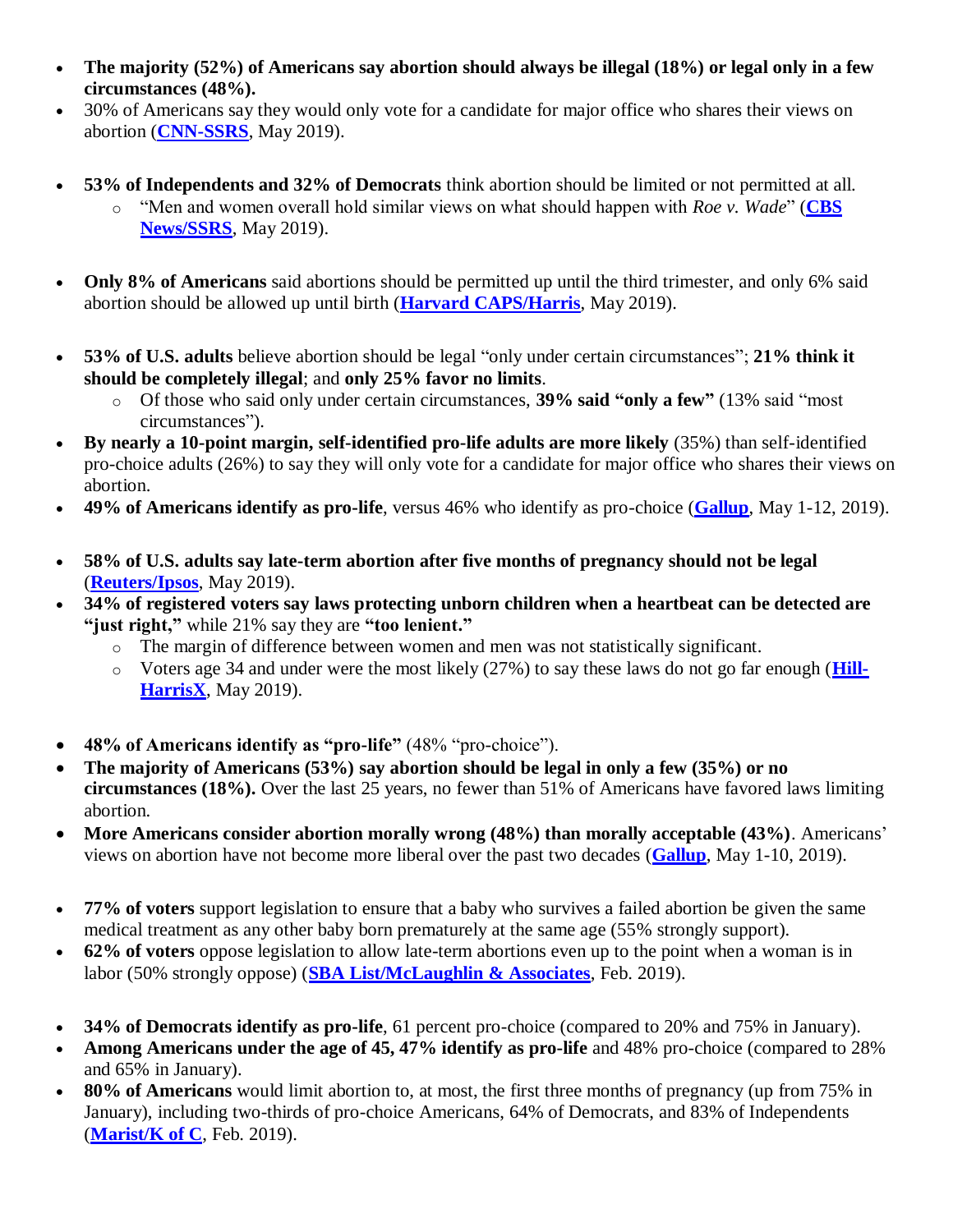- **Three in four Americans (75%) say abortion should be limited to – at most – the first three months of pregnancy**, including 78% of Independents, 60% of Democrats, and 61% of people who identify as prochoice (**[Marist/Knights of Columbus](http://www.kofc.org/en/news/polls/abortion-restrictions-supported.html?fbclid=IwAR1fy9ydeT57ogT1NIvphUaN_wj7dRQawrbLCOs9Fw16LczA62TbD2UiPfg)**, Jan. 2019).
- Millennials:
	- o **Seven of 10 Millennials support limits on abortion** through specific policies like parental notification, limiting late-term abortions after five months of pregnancy, and opposition to taxpayer funding of abortion.
	- o **Only 7% shared the position of the Democratic Party platform**: unlimited, taxpayer-funded abortion.
	- o 41% of Millennials support reversing *Roe* and returning abortion to the states.
	- o 65% of Millennials support the right to vote on abortion-related policy and want a voice on abortion policy.
	- o 56% of Millennials oppose selling abortion drugs online or dropping the requirement for a physical exam because of the risks to women.
	- o By about a three-to-one margin (48% to 17%), Millennials said they preferred that their tax dollars went to Federally Qualified Health Centers rather than Planned Parenthood, America's largest abortion business.
	- o 51% said that they opposed *Roe* when they understood it allows abortion at any point during pregnancy (**[Institute for Pro-Life Advancement/The Polling Company, inc./WomanTrend](https://www.instituteforprolifeadvancement.com/2019-white-paper)**, Jan. 2019).

## State-level polling:

- Florida
	- o **76% of Florida voters** including 64% of Democrats, 75% of Independents, 77% of women, and 53% of self-described pro-choice voters – support a law prohibiting late-term abortions (only 24% support allowing late-term abortions).
	- o **73% of Florida voters** including 60% of Democrats, 70% of Independents, and 58% of selfdescribed pro-choice voters – support legislation that would require parental consent before a minor can receive an abortion (only 27% oppose parental consent) (**[SBA List/Tarrance Group](https://www.sba-list.org/newsroom/press-releases/poll-3-in-4-florida-voters-back-abortion-limits)**, March 2019).
- Maine
	- o **62% of Maine voters** including 60% of Independents, 44% of Democrats, 64% of women, and over a third (38%) of self-described pro-choice voters – oppose taxpayer funding of abortion.
	- o When told the legislature is considering a bill that would require taxpayer funding of abortion for Medicaid enrollees for any reason, **62% of voters remain opposed** to expanding taxpayer funding of abortion in Maine (**[SBA List/Tarrance Group](https://www.sba-list.org/newsroom/press-releases/poll-62-maine-voters-oppose-taxpayer-funded-abortion)**, April-May 2019).
- **Massachusetts** 
	- o **62% of Massachusetts voters – including 49% of Democrats, 66% of Independents, and 44% of self-described pro-choice voters** – oppose allowing more late-term abortions (only 38% support).
	- o **Three in four voters (74%) – including 74% of Democrats, 74% of women, and 77% of pro-choice voters** – support existing law that requires late-term abortions after 24 weeks to be performed in hospitals (only 26% oppose).
	- o **62% of voters – including 55% of Democrats, 60% of women, and 52% of pro-choice voters** – support Massachusetts' existing law that requires parental consent before a minor can receive an abortion (only 38% oppose) (**[SBA List/Tarrance Group](https://www.sba-list.org/newsroom/press-releases/media-advisory-poll-mass-voters-oppose-extreme-abortion-expansion-back-existing-laws)**, April-May 2019).
- Missouri